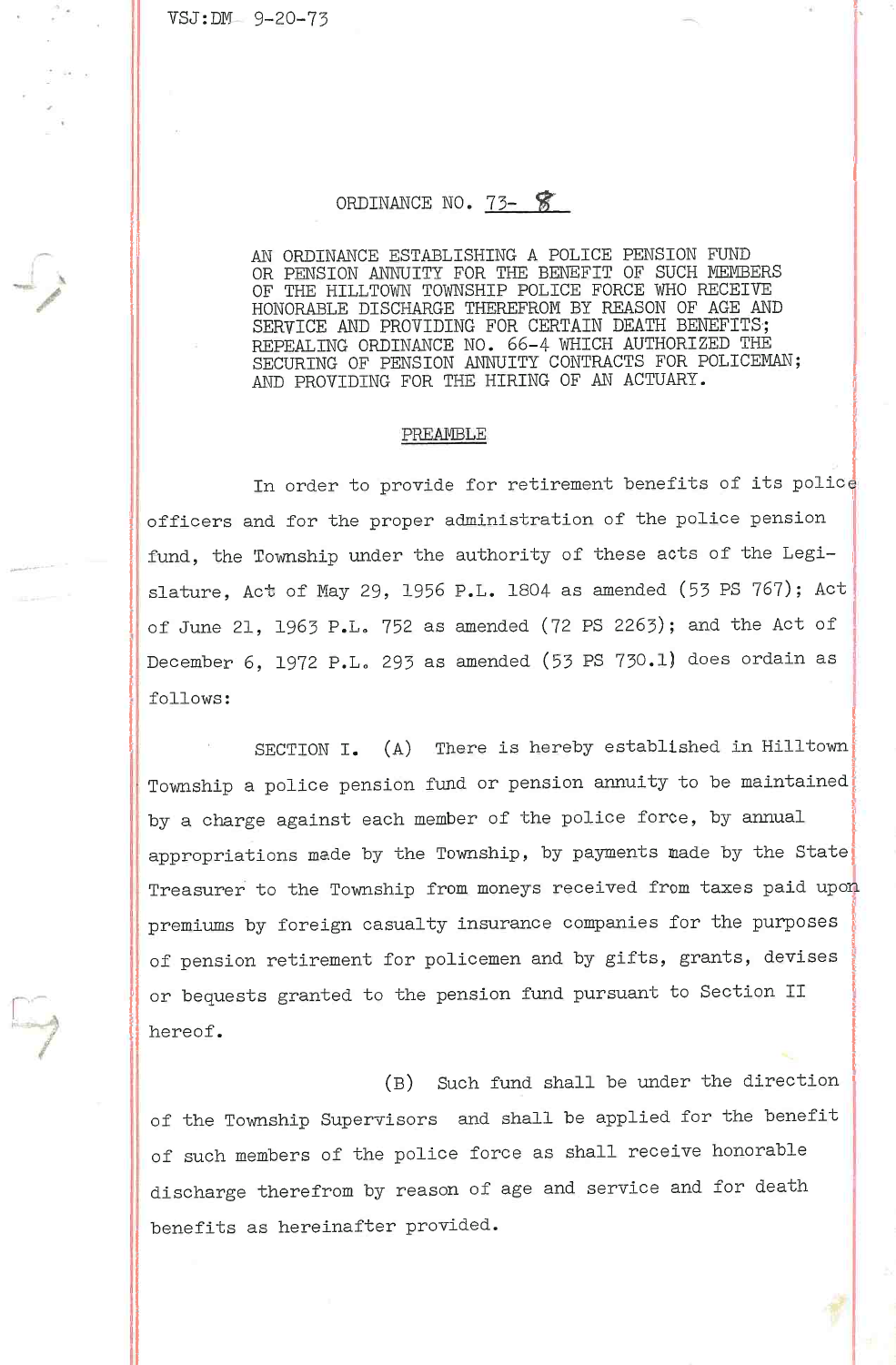SECTION II. The police pension fund is hereby authorized to take by gift, grant, devise or bequest any money or property, real, personal or mixed, in trust, for the benefit of such funds, and the care, management, investment and disposal of such trust funds or property shall be vested in the Township Supervisors, and the said trust fund shall be governed by regulations prescribed by the Township Supervisors, subject to such directions not inconsistent therewith as the donors of such funds and property may prescribe.

SECTION III. (A) In order to become entitled to benefits, a member shall have a minimum period of total police service not less than an aggregate of twenty-five (25) years in Hilltown Township and shall have attained the age of Fifty-five years (55), or if the fund is actuarially sound and the Supervisors in their absolute discretion by resolution so determine, the retirement age may be fixed at Fifty (50) years (with the stated period of minimum service), after which he may retire from active duty, and such members as are retired shall be subject to service, from time to time, as a police reserve, in cases of riot, tumult or preservation of the public peace until fitted for such service, when they shall be finally discharged by reason of age or disability.

(B) If the twenty-five (25) years service of a member be not continuous service, then such member shall receive no credit for service prior to his most recent continuous term of service unless and until such member shall have paid back to the pension fund all charges refunded to him under Section VII hereof.

(C) No person shall be regarded as a member of the police force for the purposes of this Ordinance, nor shall he be a member of the retirement plan herein established, nor shall he have any rights under this Ordinance, until he shall have been employed as a police man by Hilltown Iownship for the period of six (6) months.

 $-2-$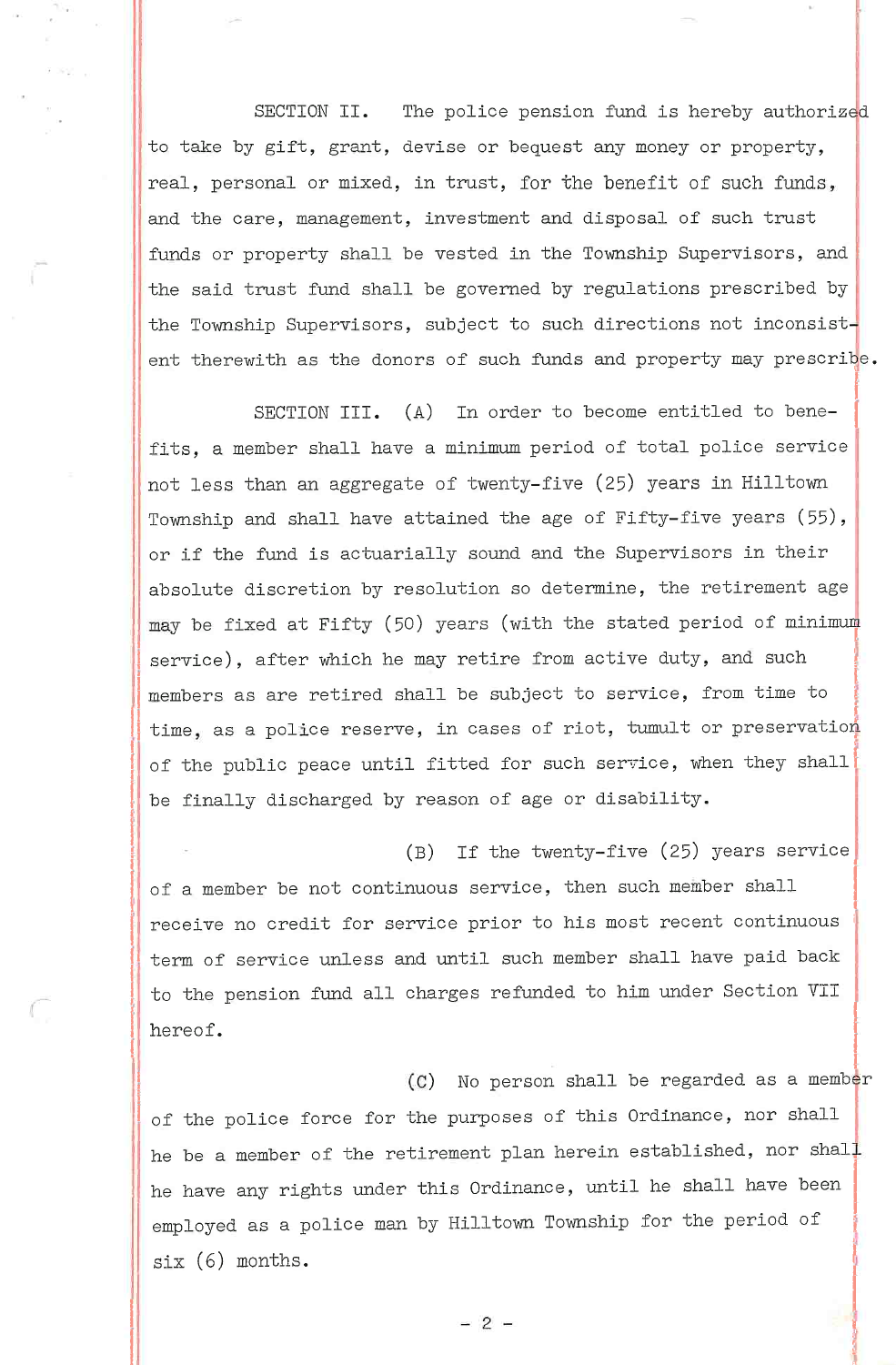SECTION IV. (A) Payments made under the provisions of this Ordinance shall not be charged on any other fund in the treasury of Hilltown Township, or under its control, save the police pension fund herein provided for.

(B) The basis for determining any pension payable under this Ordinance, following retirement of any member of the force meeting the service and age qualifications above provided, shall be as follows:

Monthly pension or retirement benefits shall be one-half  $(\frac{1}{2})$  of the monthly average base salary of such member during the last thirty-six (36) months of employment. Such pension or retirement benefits for any month shall be computed as the sum of (1) seventy-five percent (75%) of the primary benefits under Federal Social Security Laws for which the officer may be eligible because of age, and (2) benefits from the police pension fund established hereunder to the extent necessary to bring the total benefits in any month up to one-half  $(\frac{1}{2})$  the aforesaid monthly average base salary,

(C) In case of the death of a member, fro any cause whatever, during such time as he shall be actively employed as a member of the Hilltown Township Police force, his designated beneficiary, or his estate, as the case may be, shall receive such death benefits as are hereinafter prescribed by policies of life insurance.

SECTION V. (A) For the purpose of providing benefits from the police pension fund, the Township shall apply and use the moneys in the said fund  $(1)$  to purchase whole life insurance policies, annuity policies, and endowment policies, said policies respectively

 $-3-$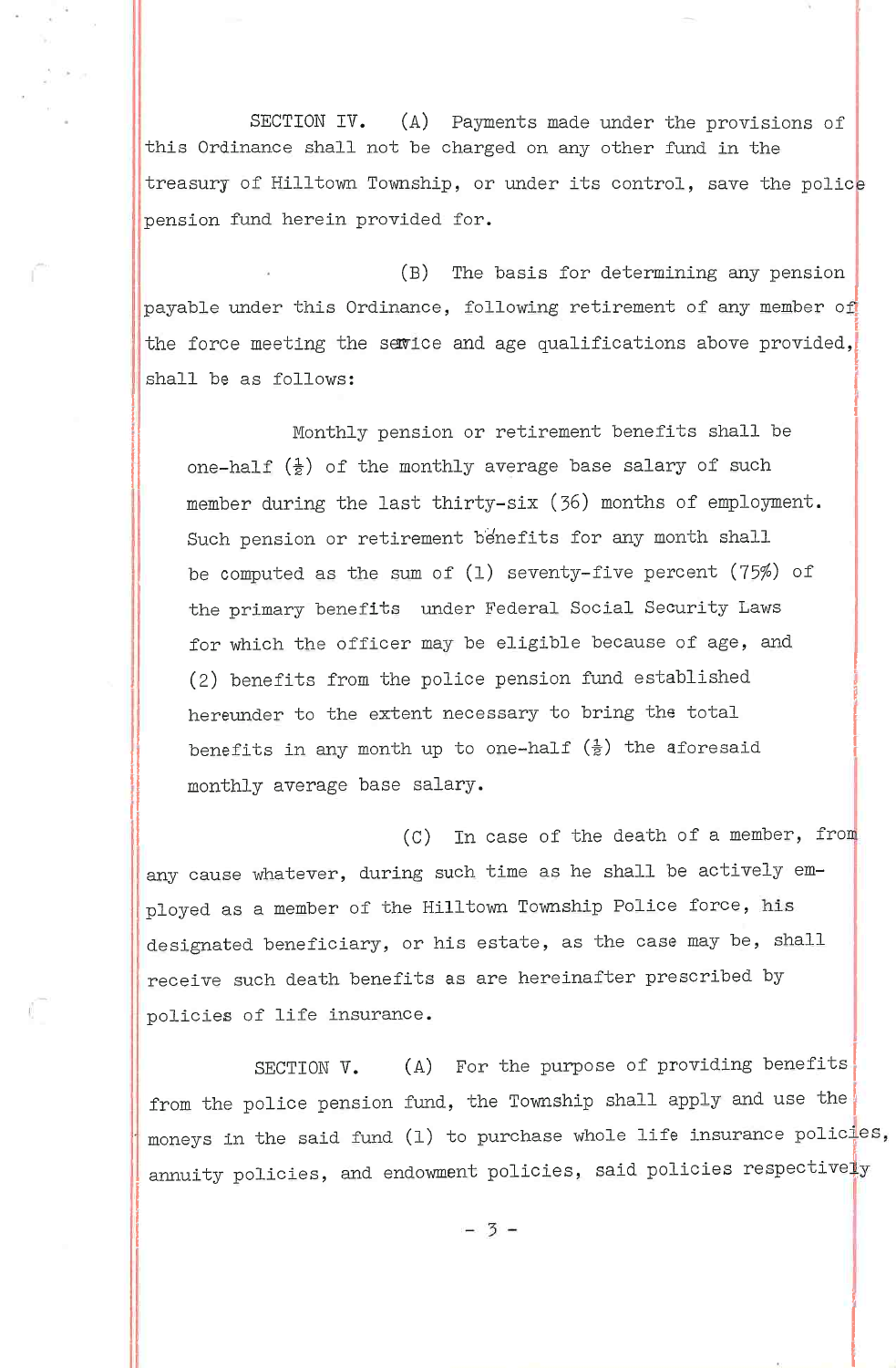designating as insureds each of the members of the police force and as beneficiaries such persons, if any as the respective insureds may select within the requirements of the law, and (2) to invest in lawful securities or investments as a funded reserve to meet any pension obligation not funded through life insurance, annuity or endowment policies.

(B) Any life insurance, annuity or endowment policy shall be purchased only from life insurance companies duly qualified and authorized to do business within the Commonwealth of Pennsylvania, The Township shall be the owner of all such policies and shall retain all rights of ownership, including but not limited to all rights of cashing, converting and electing options thereunder.

(C) Annuity policies and/or endowment policies aggregating a sufficient value to guarantee each member as insured thereunder, the prinicipal benefits as provided in Sections III and IV hereof, shall be purchased by the Township as aforesaid.

(D) Whole life insurance policies inciden

to the annuity and/or endowment policies in the amount of Ten Thousand Dollars  $(\$10,000.00)$ , shall be purchased on his account and provide for the payment into his estate or unto designated beneficiaries, as the case may be, upon his death, the face value of the said policy.

 $\mathbb{I}^-$ 

SECTION VI. The Township Secretary shall on or about the first day of February of each year, upon the retirement of each member, and at such other times as he shall deem proper, review and examine the salary of each member, his probable ultimate social security benefits, and all other factors which may be of assistance in presently estimating the retirement benefits ultimately payable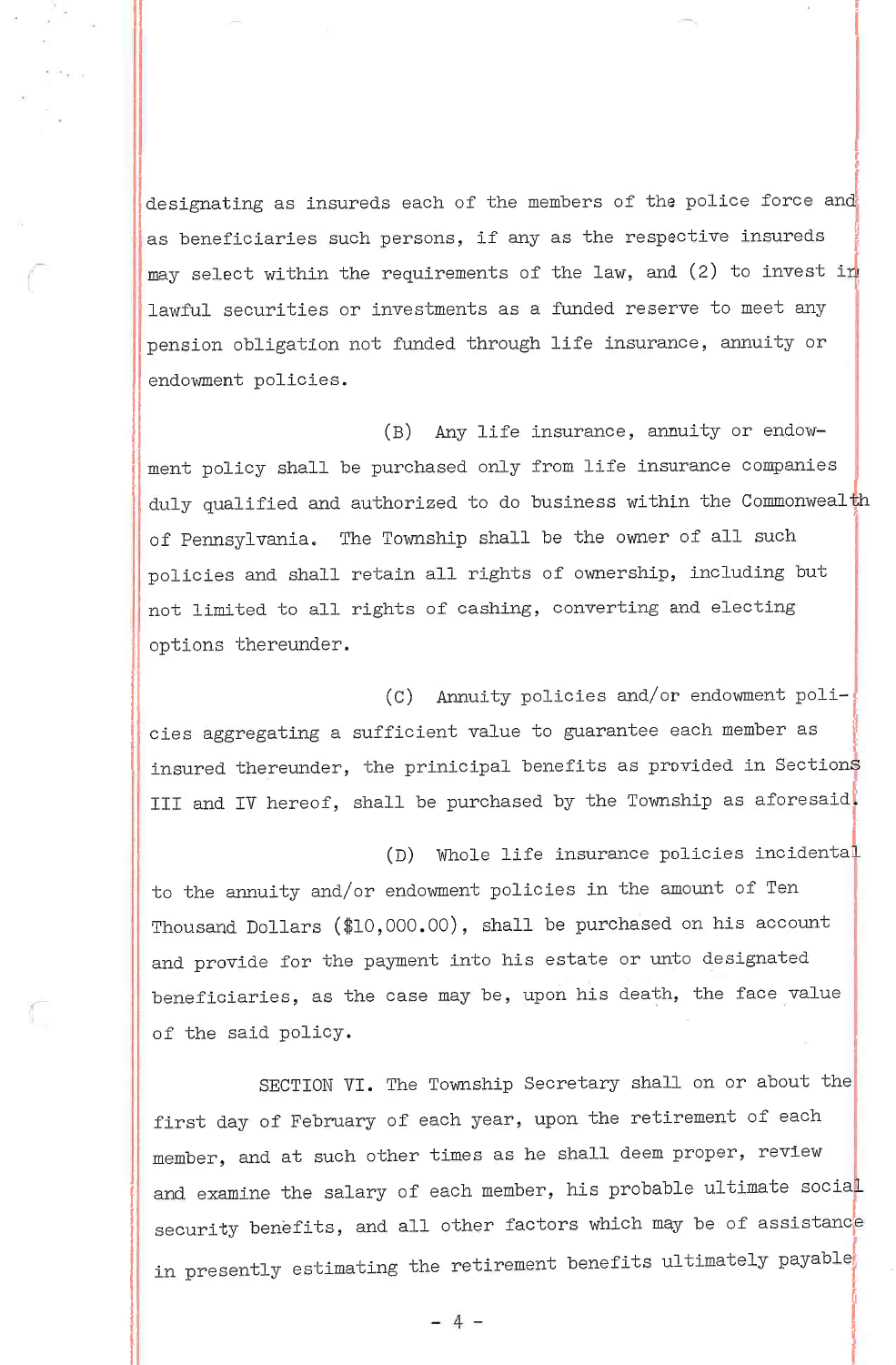to him, and at the same time, the Township Secretary shall also examine and review the annuity coverage applicable to each member, The Township Secretary shall thereupon and from time to time increase, reduce or otherwise revise the said coverage applicable to each member as and if indicated by the aforesaid review and examination.

SECTION VII. Any member who for any reason whatsoever shall be ineligible to receive a pension upon the termination of his employment as a police officer of the Township after having contributed any charges to the fund established pursuant to this Ordinance or to any police pension fund existing as of January 10, 1957, shall be entitled to a refund of all moneys paid by him into such funds immediately upon the termination of such employment in the following manner:

(A) If the termination of his employment is due to death, the face amount of any and all annuity policies providing for death benefits shall be paid to his designated beneficiary, or in the absence thereof to his estate, in accordance with the terms of the said police. All annuity policies issued on his account but containing no death benefits, shall be cashed forthwith and the proceeds thereof shall become a part of the general assets of the pension fund. No payments in addition to the foregoing will be made on behalf of a deceased member under this subparagraph except to the extent that the charges paid by the deceased member shall exceed the face value of the annuity policies providing for death benefits,

 $(B)$  If the termination of employment as a Township Police officer shall be due to any reason other than his death, all annuity policies purchased on his account shall be cashed by the Township. However, such former member shall, immediately upon the

 $-5-$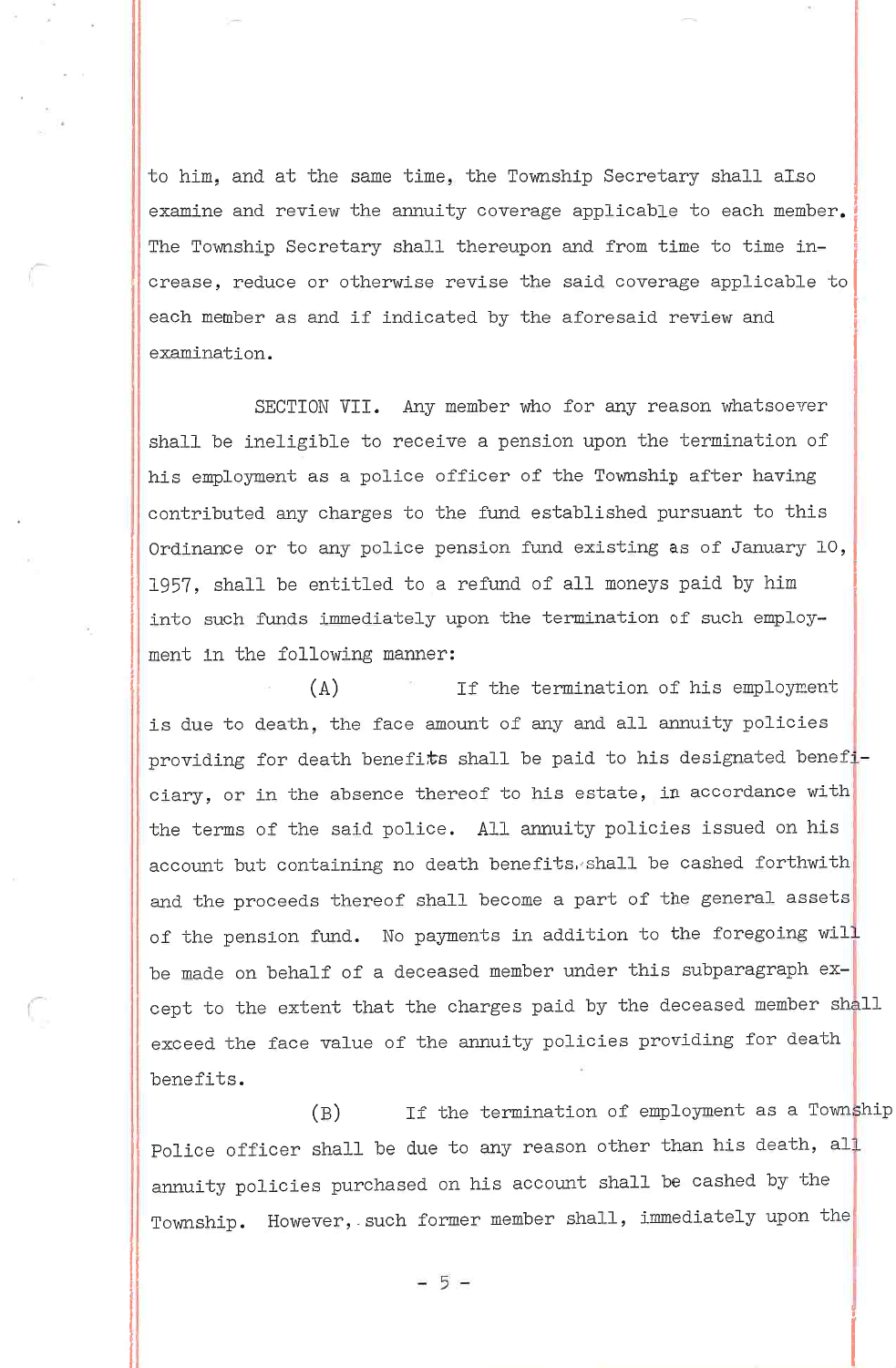cashing of said policies, be paid out of the cash proceeds thereof an amount equal to the total of the charges contributed by him without interest and the balance of the cash proceeds shall become a part of the general assets of the pension fund.

SECTION VIII. (A) Members shall pay into the fund monthly an amount equal to two per centum (or such other rate as the Township Supervisors may by resolution from time to time establish, but in no case less than two per centum) of that portion of monthly compensation on which social security allowances are payable and-five per centum of any monthLy compensation in excess of that on which social security allowances are payable. The aforesaid member contributions, together with the other sources of revenue as herein provided, shall be devoted exclusively to the purposes of this Ordinance. All funds not required for the purchase of annuity policies shall be retained as a reasonable reserve for the purchase of additional annuity coverage, and pending expenditure for such purpose, shall be invested in such securities as the Township Supervisors shall from time to time direct.

(B) Any additional funds necessary for the purchase of annuities or for the establishment and maintenance of adequate reserves shall be the obligation of the Township and shall be paid by it to the pension fund by annual appropriations.

(C) The payments made by the State Treasurer to the Township for moneys received from taxes paid upon premiums by foreign casualty insurance companies for the purchase of pension retirement or disability benefits for policemen shall be used as follows:  $(1)$  to apply against the annual obligation of the Township for the maintenance and operation of the pension plan hereby established, or to the extent that the payment may be in excess of such obligation, (2) to reduce member contribution.

 $-6-$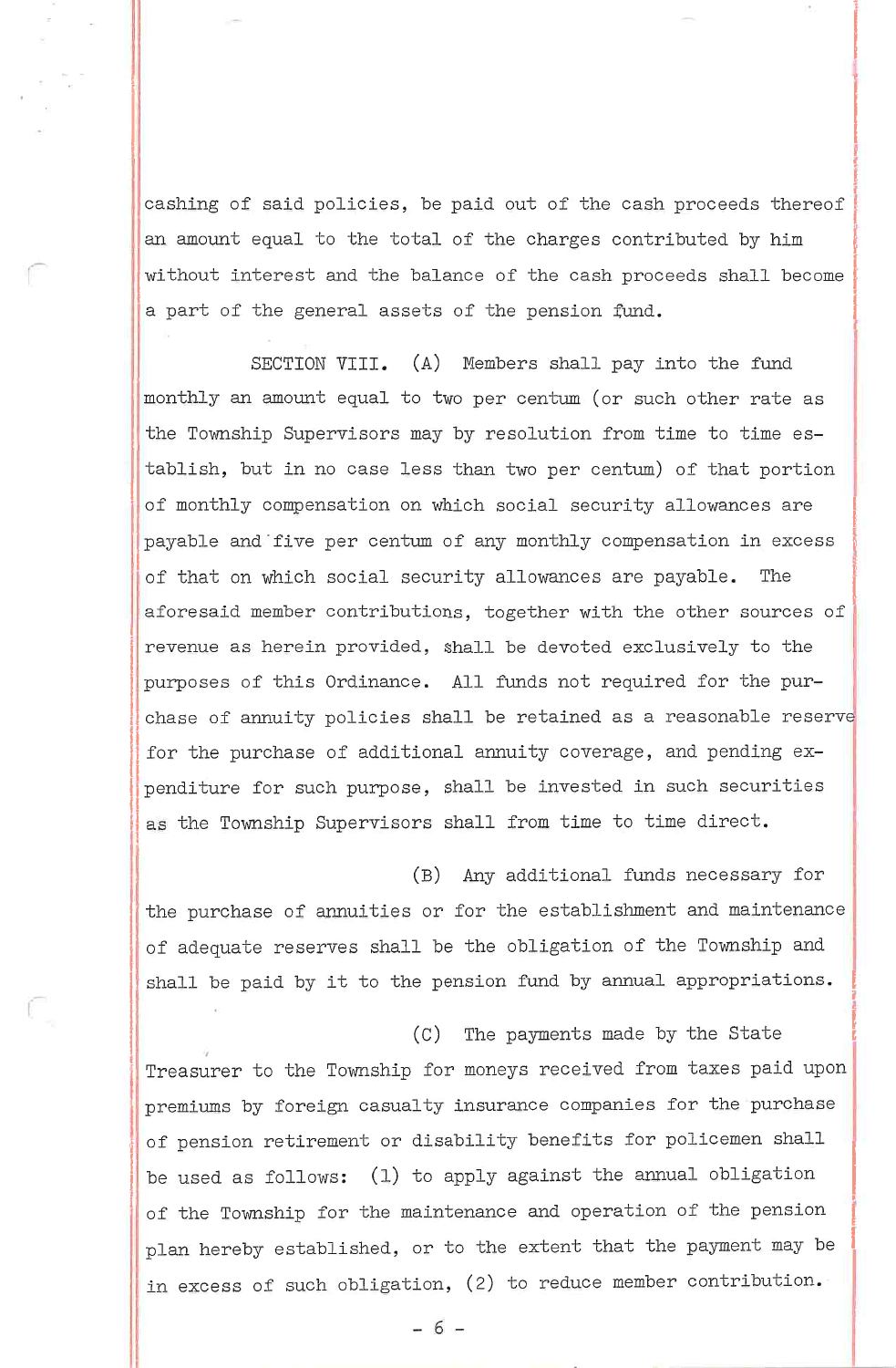Unless otherwise specifically provided, any other moneys paid into the police pension fund shall be applied equally against the member and municipal portions of the said cost of operation.

(D) The Supervisors may be resolution, if the police pension fund is actuarily sound, waive the necessity of contribution by the members of the police force and appropriations from the Township general fund.

SECTION IX. All annuity policies and other assets and liabilities of members in the police pension fund heretofore established under the Act of June 21, 1963, P.L. <sup>752</sup> as amended shall continue and be administered under this Ordinance.

SECTION X. No person participating in the police pension fund established pursuant to this Ordinance or Ordinance No. 66-4 who becomes entitled to receive a benefit therefrom, shall be deprived of his right to an equal proportionate share therein upon the basis upon which he first became entitled thereto.

SECTION XI. The pension payments herein provided for shall not be subject to attachment, execution, levy, garnishment or other legal process and shall be payable only to the member or his designated beneficiary and shall not be subject to assignment or transfer.

SECTION XII. The expense of the administration of this fund, exclusive of the payments of retirement allowances, shall be paid by the Township by appropriations made by the Supervisors.

SECTION XIII. Any member of the police force who has been <sup>a</sup> regular appointed employee of the rownship for <sup>a</sup> period of at least six (6) months and who thereafter shall enter into the military service of the United States, shall have credited to his

 $-7-$